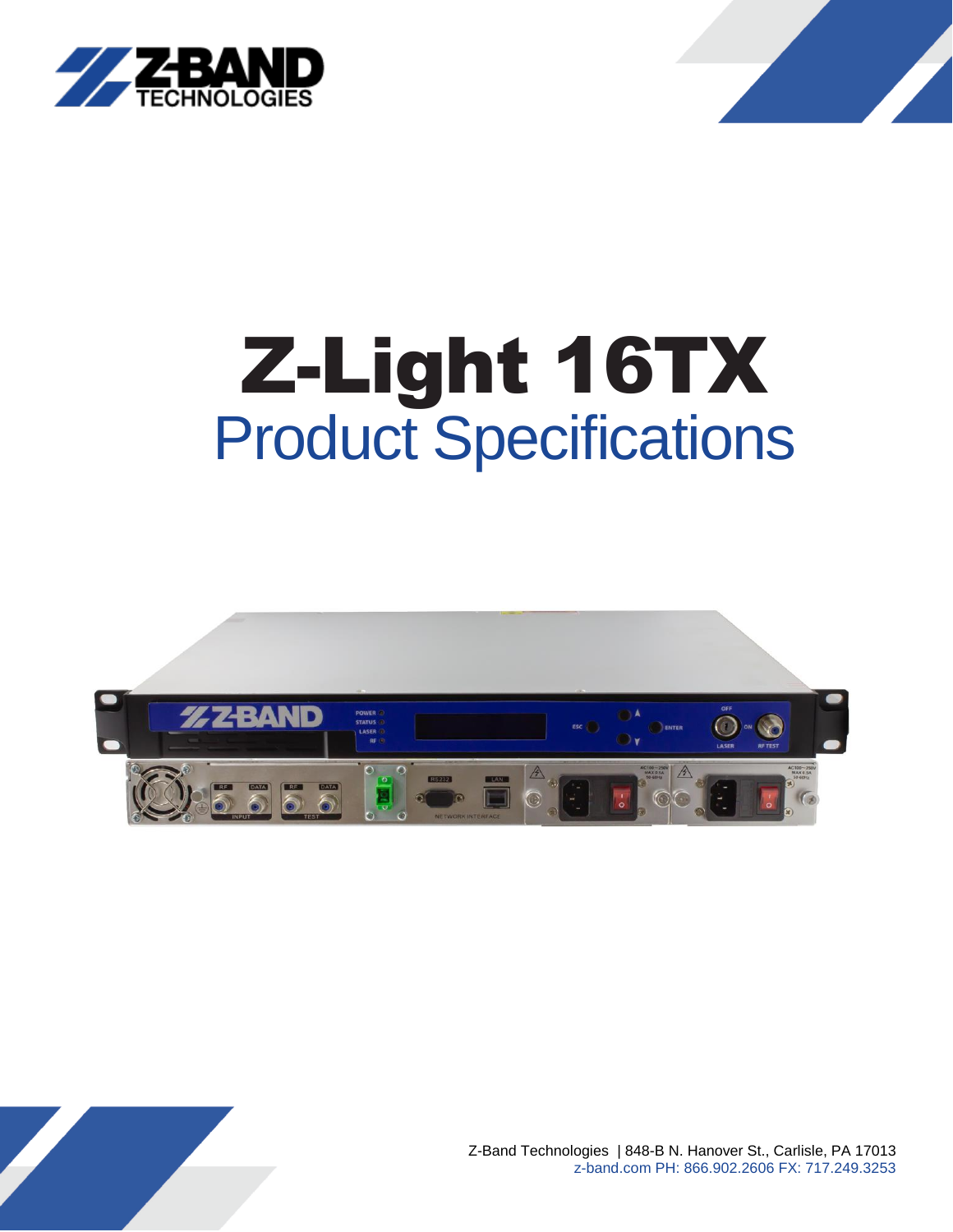## Z-Light 16TX Product Specifications

### **Product Description**

16 milliwatt optical transmitter, maximum optical split is 1x8

#### **Features**

- 16 mW output power in 1RU
- Primarily used for TV video signals, digital TV signals & data signals transported over fiber
- Powering by 90-250 VAC (50 to 60 Hz) or -48 VDC
- $1310 \pm 20$ nm wavelength
- High performance DFB direct modulated laser, advanced pre-distortion circuit & digital automatic processing techniques
- Microprocessor monitoring system automatically ensures excellent performance
- 45-550 MHz at levels from 5-20 dBmV (AGC/MGC)
- Electronic level setting & adjustments

## **Functional Schematic**